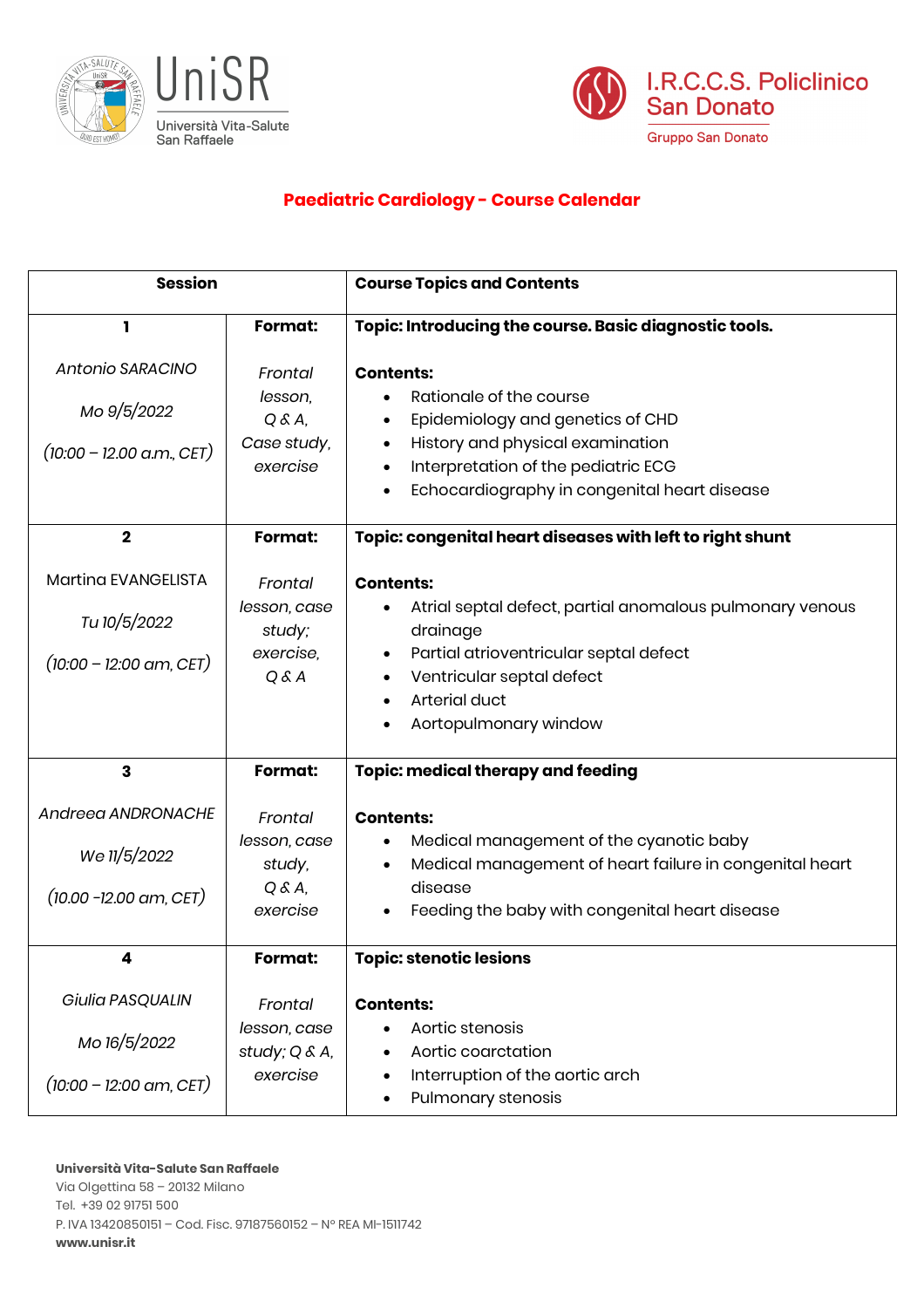



|                                                                              |                                 | Pulmonary atresia, intact ventricular septum<br>$\bullet$                                                                             |
|------------------------------------------------------------------------------|---------------------------------|---------------------------------------------------------------------------------------------------------------------------------------|
| 5                                                                            | Format:                         | Topic: acquired cardiac diseases in children                                                                                          |
| Martina Evangelista                                                          | Frontal                         | <b>Contents:</b>                                                                                                                      |
| Tu 17/5/2022                                                                 | lesson, Q & A;<br>Case studies, | <b>Myocarditis</b><br>Pericarditis                                                                                                    |
| $(10:00 - 12:00 \text{ am}, CET)$                                            | exercise                        | Endocarditis                                                                                                                          |
| $6\phantom{1}$                                                               | Format:                         | Topic: complex congenital heart diseases                                                                                              |
| Antonio SARACINO                                                             | Frontal                         | <b>Contents:</b>                                                                                                                      |
| We 18/5/2022                                                                 | lesson, case<br>study;          | D-Transposition of the great arteries<br>L-transposition of the great arteries                                                        |
| $(10:00 - 12:00$ am, CET)                                                    | $Q & A$ ,<br>exercise           |                                                                                                                                       |
| $\overline{7}$                                                               | Format:                         | <b>Topic: Advanced diagnostic tools</b>                                                                                               |
| Giulia PASQUALIN<br>Mo 23/5/2022<br>$(10.00 - 12.00 \text{ am}, \text{CET})$ | Frontal<br>lesson, Q & A        | <b>Contents:</b><br>Cardiac MRI in congenital heart disease                                                                           |
| 8                                                                            | Format:                         | Topic: pediatric cardiac surgery                                                                                                      |
| Alessandro VARRICA<br>Tu 24/5/2022<br>$(10.00 - 12.00$ am, CET)              | Frontal<br>lesson               | <b>Contents:</b><br>History, actuality and future perspective in cardiac<br>$\bullet$<br>catheterization for congenital heart disease |
| 9                                                                            | Format:                         | <b>Topic: cardiac catheterization</b>                                                                                                 |
| Luca GIUGNO<br>We 25/5/2022<br>$(10:00 - 12:00$ AM, CET)                     | Frontal<br>lesson               | <b>Contents:</b><br>History, actuality and future perspective in cardiac<br>catheterization for congenital heart disease              |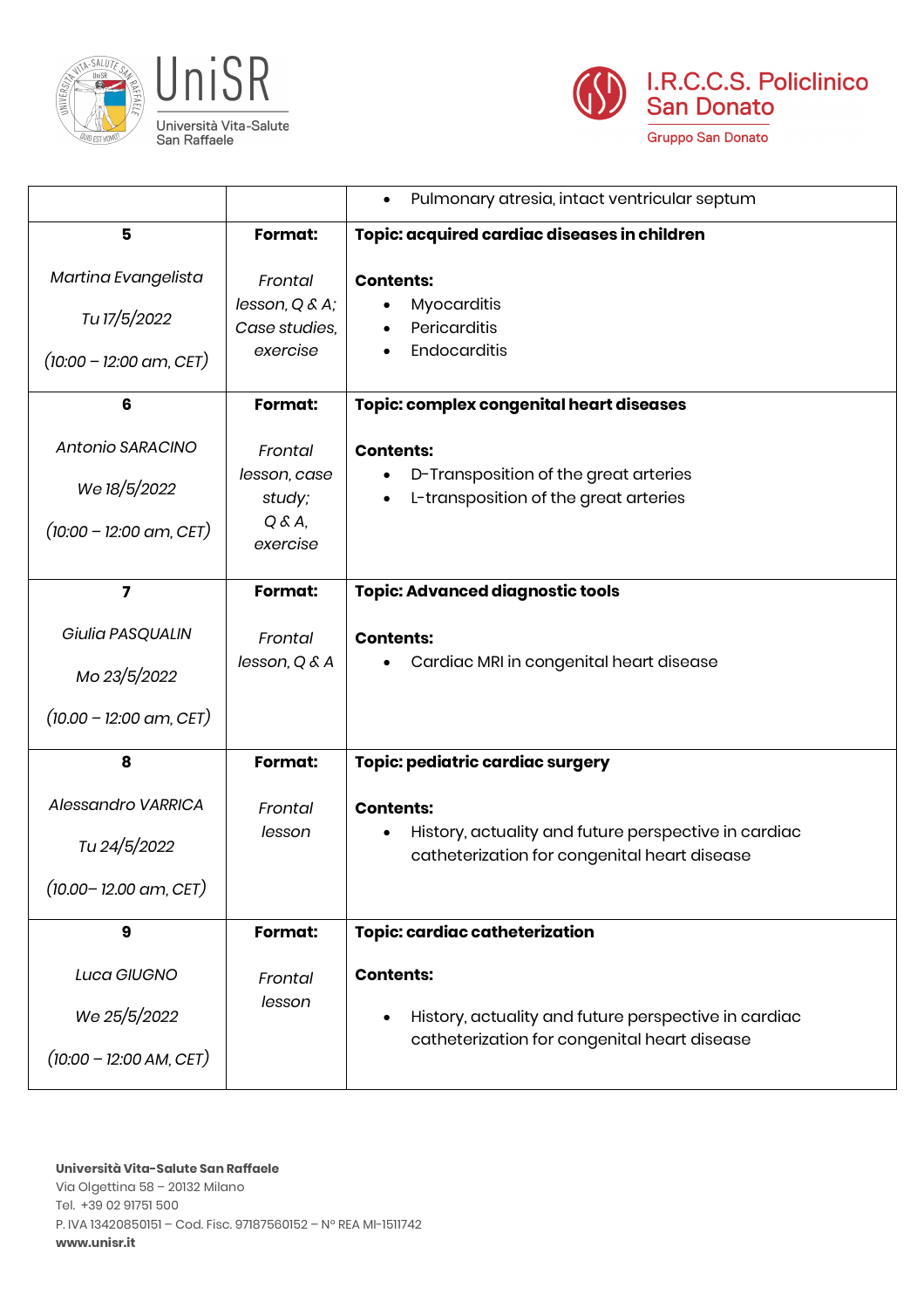



| 10                                                                              | <b>Format:</b>                                            | <b>Topic: cyanotic lesions</b>                                                                                                                                             |
|---------------------------------------------------------------------------------|-----------------------------------------------------------|----------------------------------------------------------------------------------------------------------------------------------------------------------------------------|
| Luciane PIAZZA<br>Mo 30/5/2022<br>$(10:00 - 12.00$ am, CET)                     | Frontal<br>lesson, case<br>study, Q & A,<br>exercise      | <b>Contents:</b><br><b>Tetralogy of Fallot</b><br>Pulmonary atresia and ventricular septal defect                                                                          |
| 11                                                                              | Format:                                                   | <b>Topic: intensive care</b>                                                                                                                                               |
| Giuseppe ISGRO'<br>Tu 31/5/2022<br>$(10:00 - 12:00$ am, CET)                    | Frontal<br>lesson, Q & A                                  | <b>Contents:</b><br>Cardiac anaesthesia, sedation and analgesia<br>Monitoring of the cardiac patients                                                                      |
| 12                                                                              | Format:                                                   | <b>Topic: single ventricle</b>                                                                                                                                             |
| Andreea ANDRONACHE<br>We $1/6/2022$<br>$(10:00 - 12:00 \text{ am}, \text{CET})$ | Frontal<br>lesson,<br>exercise,<br>Q & A;<br>Case studies | <b>Contents:</b><br>Single ventricle. HLHS<br>The road toward Fontan procedure: the inter stage<br>management after first surgical step for single ventricle<br>physiology |
| 13                                                                              | Format:                                                   | Topic: acquired cardiac diseases in children                                                                                                                               |
| Luciane PIAZZA<br>Мо 6/6/2022<br>$(10:00 - 12:00$ am, CET)                      | Frontal<br>lesson, case<br>study, Q & A,<br>exercise      | <b>Contents:</b><br><b>Rheumatic fever</b><br>Kawasaki disease                                                                                                             |
| 14                                                                              | Format:                                                   | <b>Topic: intensive care</b>                                                                                                                                               |
| Angela SATRIANO<br>Tu 7/6/2022<br>$(10:00 - 12:00 \text{ am}, \text{CET})$      | Frontal<br>lesson, Q & A                                  | <b>Contents:</b><br>The effects pf cardio-pulmonary bypass following pediatric<br>cardiac surgery<br>Heart-lung interactions                                               |